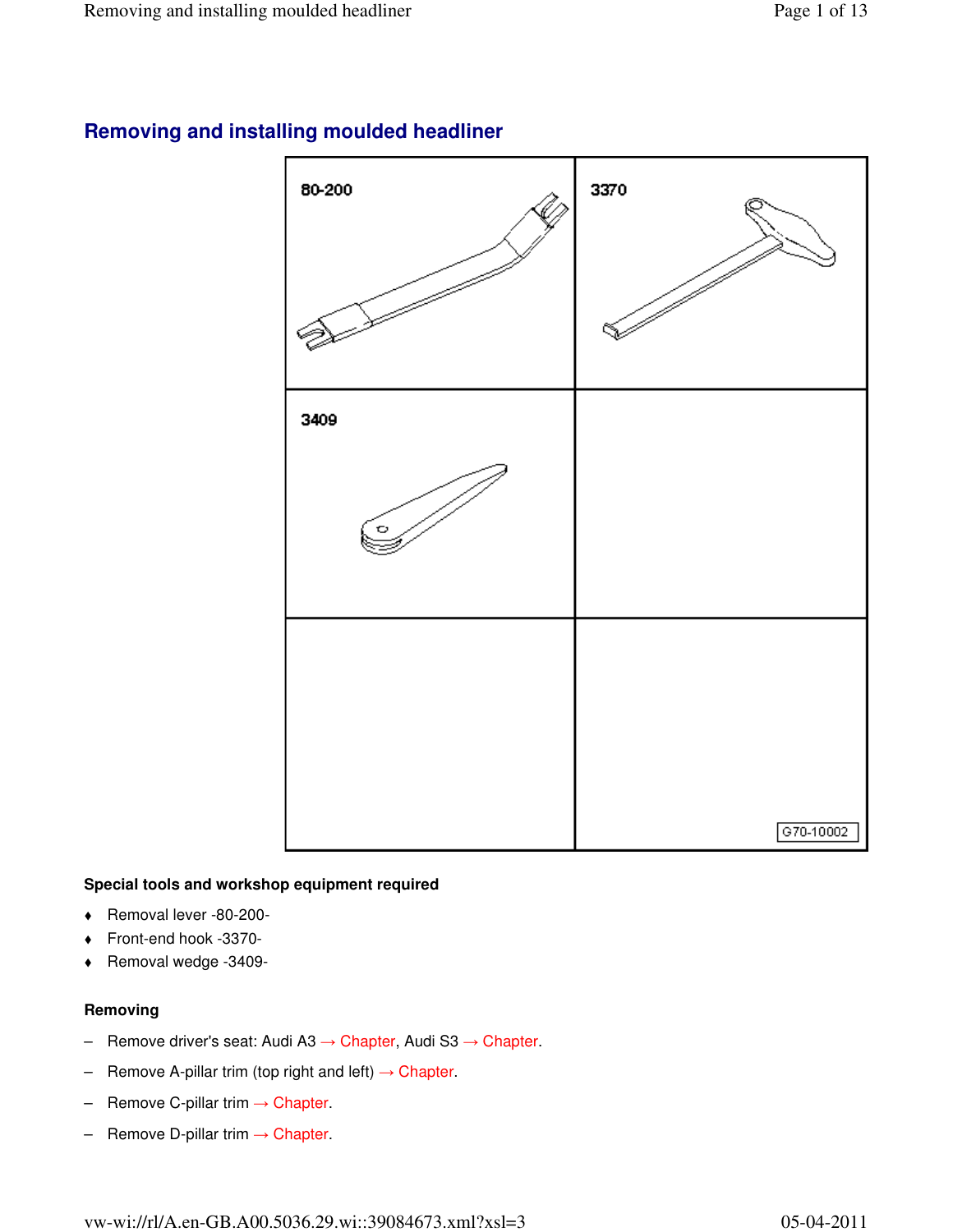– Unscrew bolt -2- and detach sun visor (centre) - 1-.



- Disengage sun visor -1- in centre of vehicle from centre bracket for sun visor.
- Prise off trim cap -3-.
- Remove bolt -2-.
- Swivel down sun visor retainer and detach sun visor.
- If fitted, unplug connector for make-up mirror lighting.



- Unclip cover from centre bracket for sun visor arrows 1-.
- Pull out centre bracket for sun visor -arrow 2-.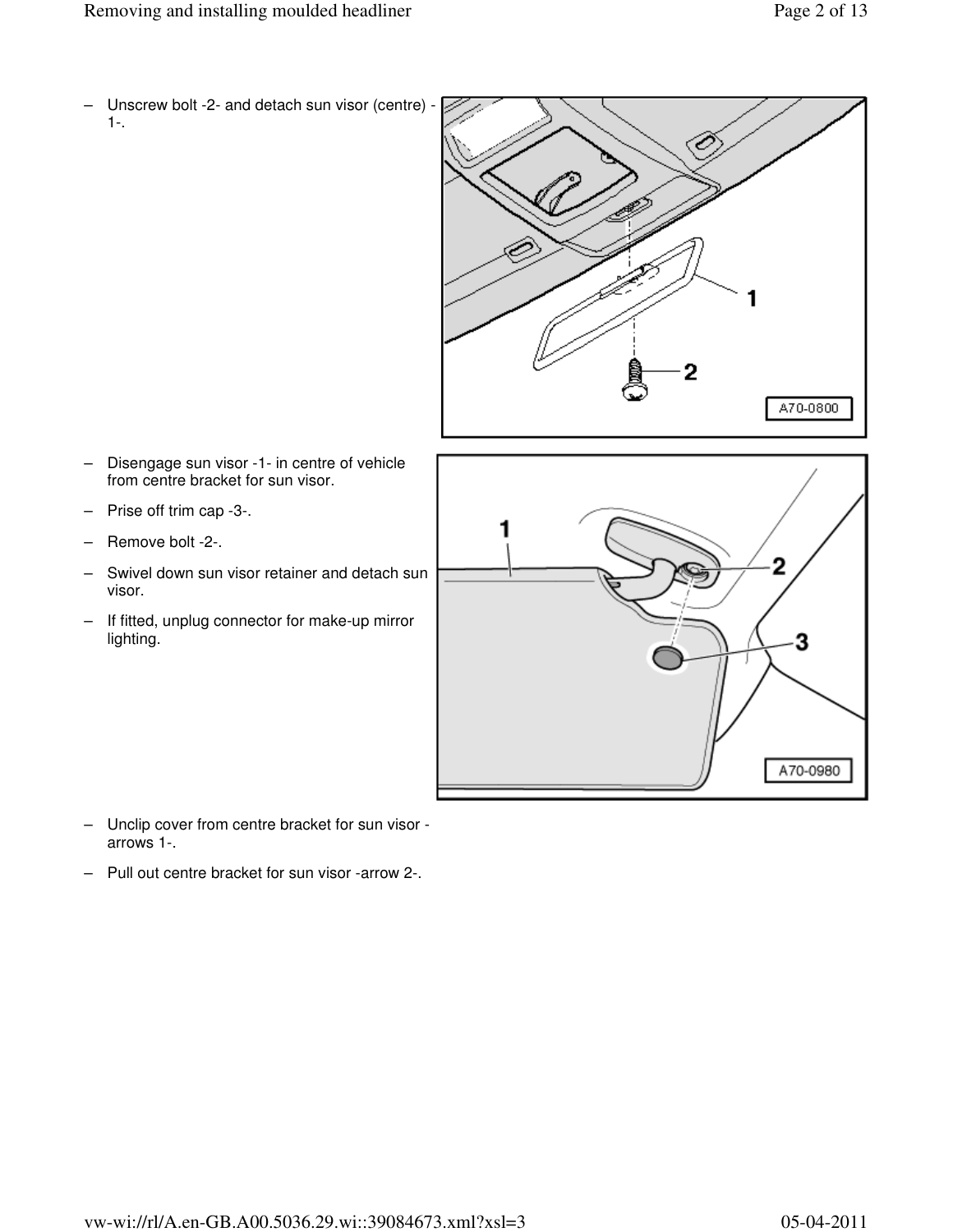

- If vehicle is fitted with light for make-up mirror, use flat screwdriver to carefully prise out light for make-up mirror at recess -arrow-.
- Unplug electrical connector.



– Use front-end hook -3370- to carefully detach cover panel for reading light.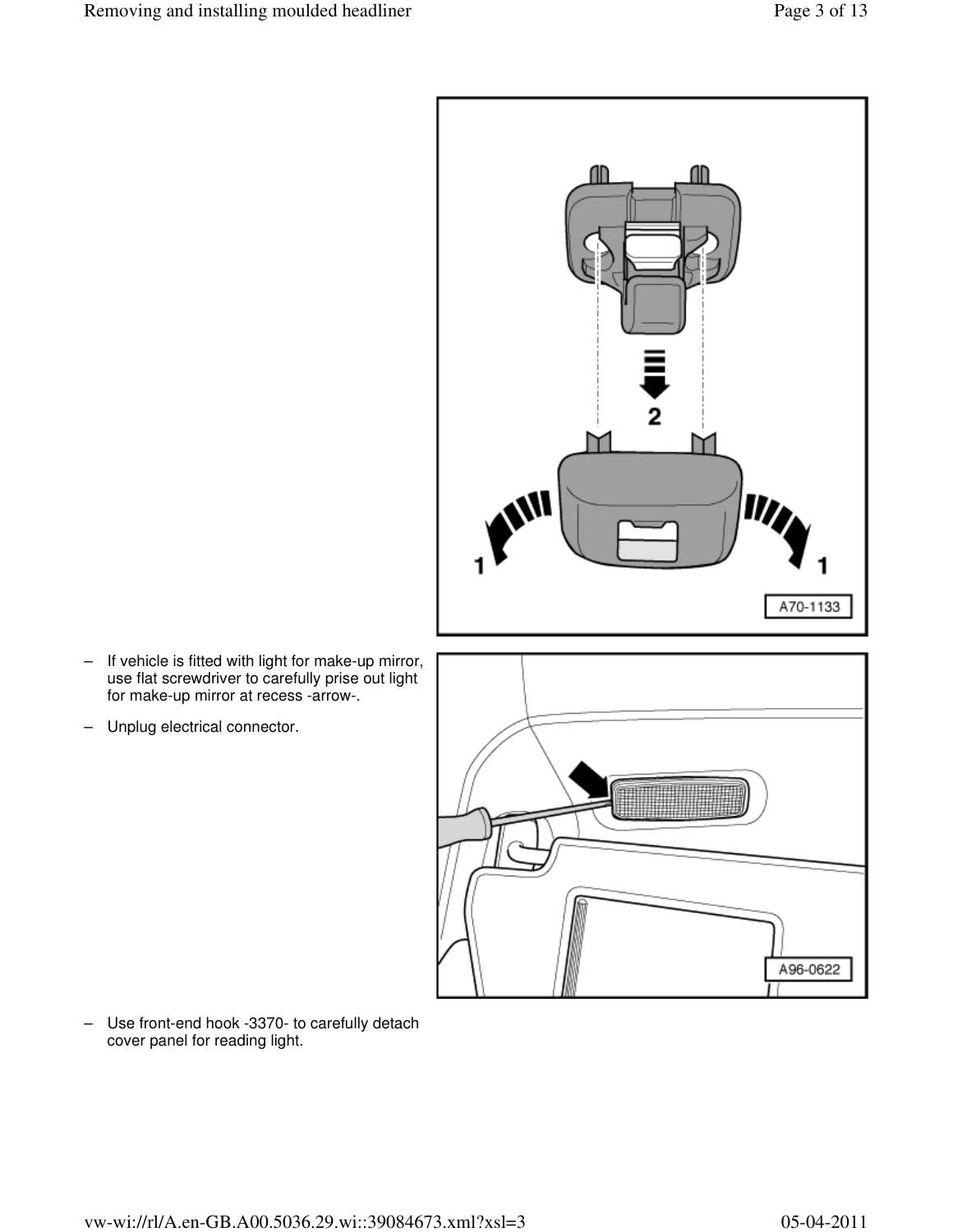

– If applicable, unplug electrical connector -1- for hands-free microphone.

- Remove bolts -arrows-.
- Swivel down interior light/reading light (front) and remove from opening in moulded headliner.
- Unplug electrical connectors.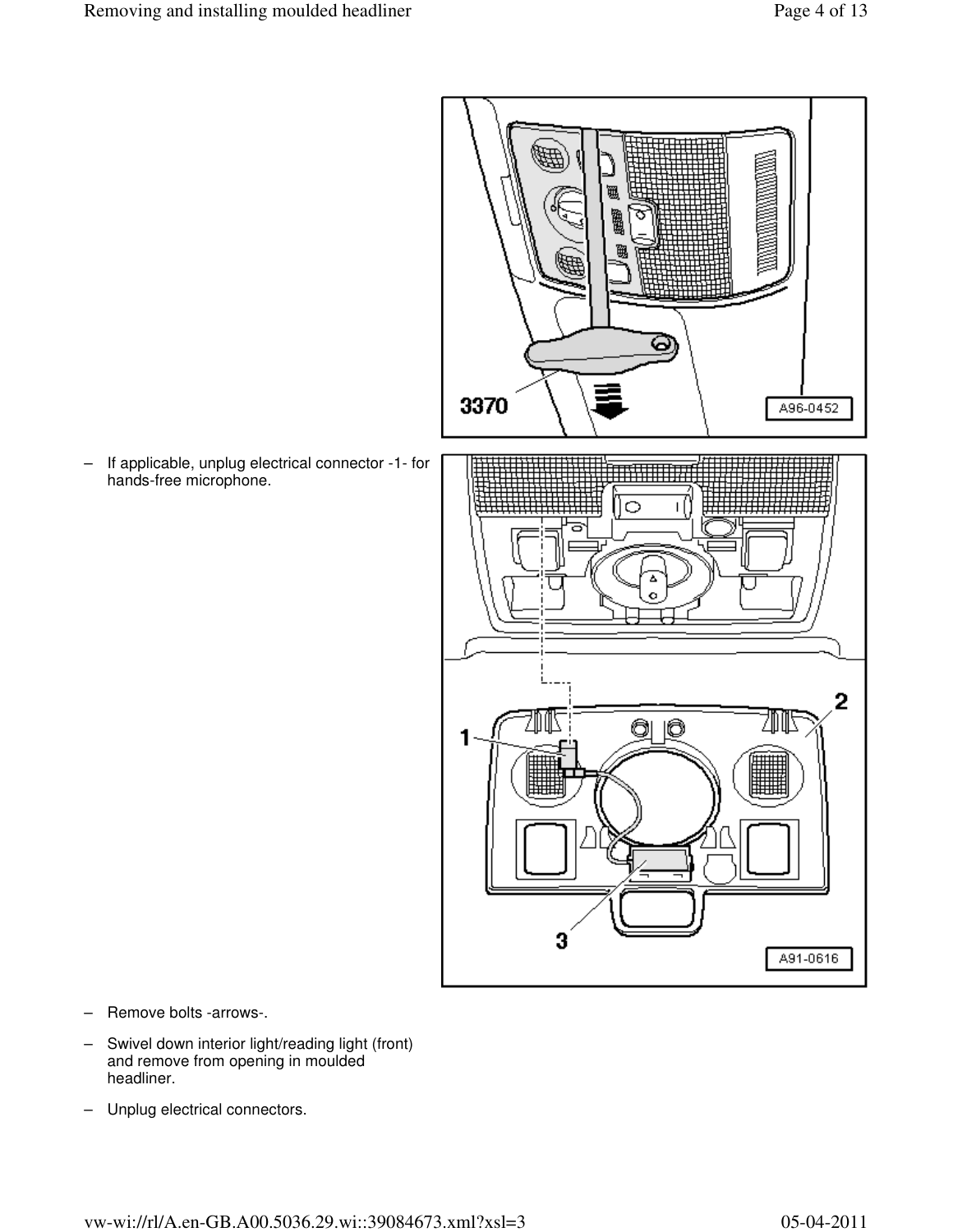

– If fitted, release retaining clips -arrows- and take interior monitoring sensor -G273--item 1 out of interior light/reading light.



Ignore -item 2-.

– If fitted, unplug electrical connector -1- at internal microphone for BOSE sound system - 2-.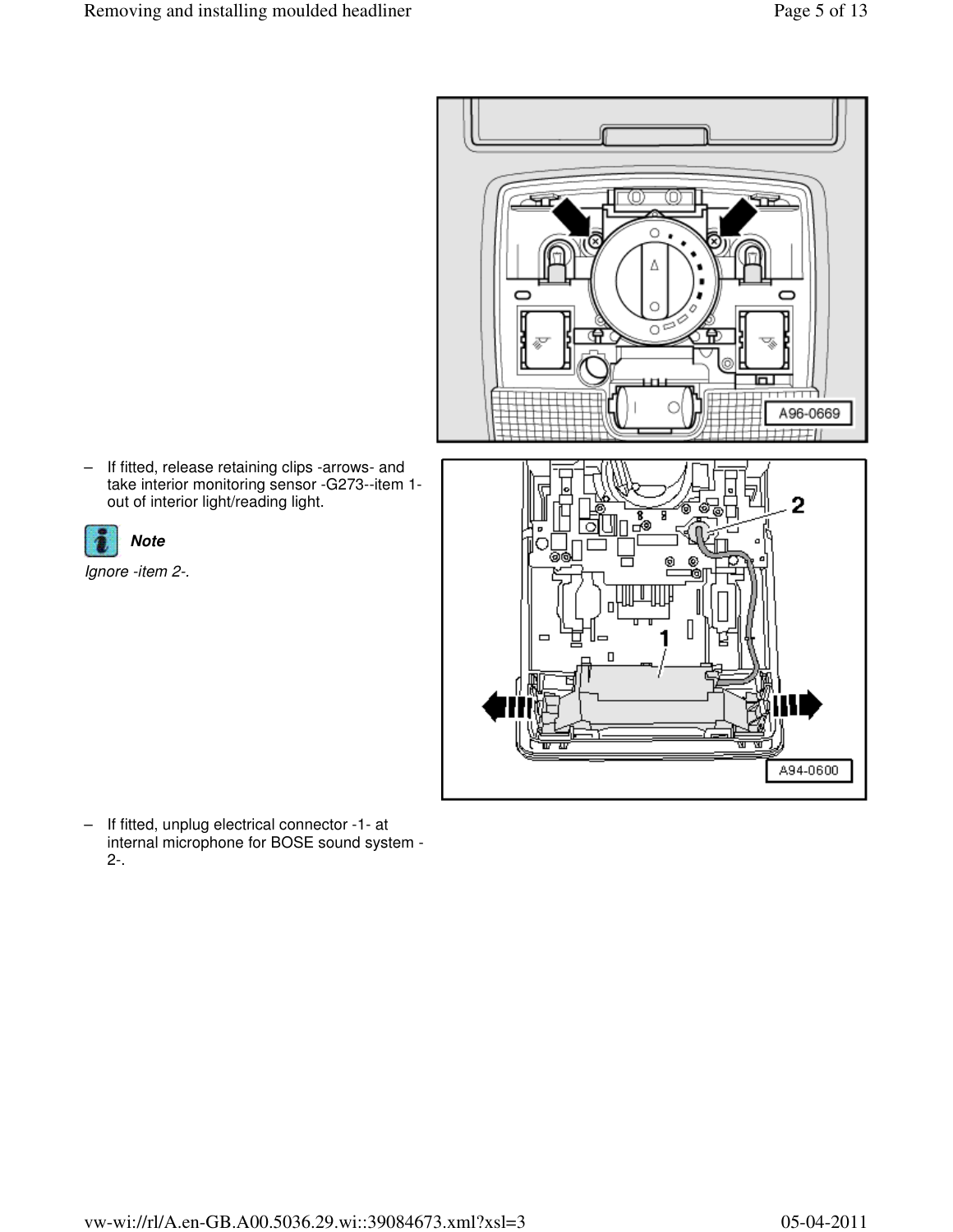

- Use front-end hook -3370- to open small cover flaps -1- on roof grab handle.
- Remove bolts -2- and -3-.
- Detach roof grab handle.



- Use front-end hook -3370- to carefully remove interior light/ reading light (rear) from opening in moulded headliner.
- Unplug electrical connector.
- Adjust front passenger's seat as follows:
- Move seat as far forwards as possible.
- Bring backrest into reclining position.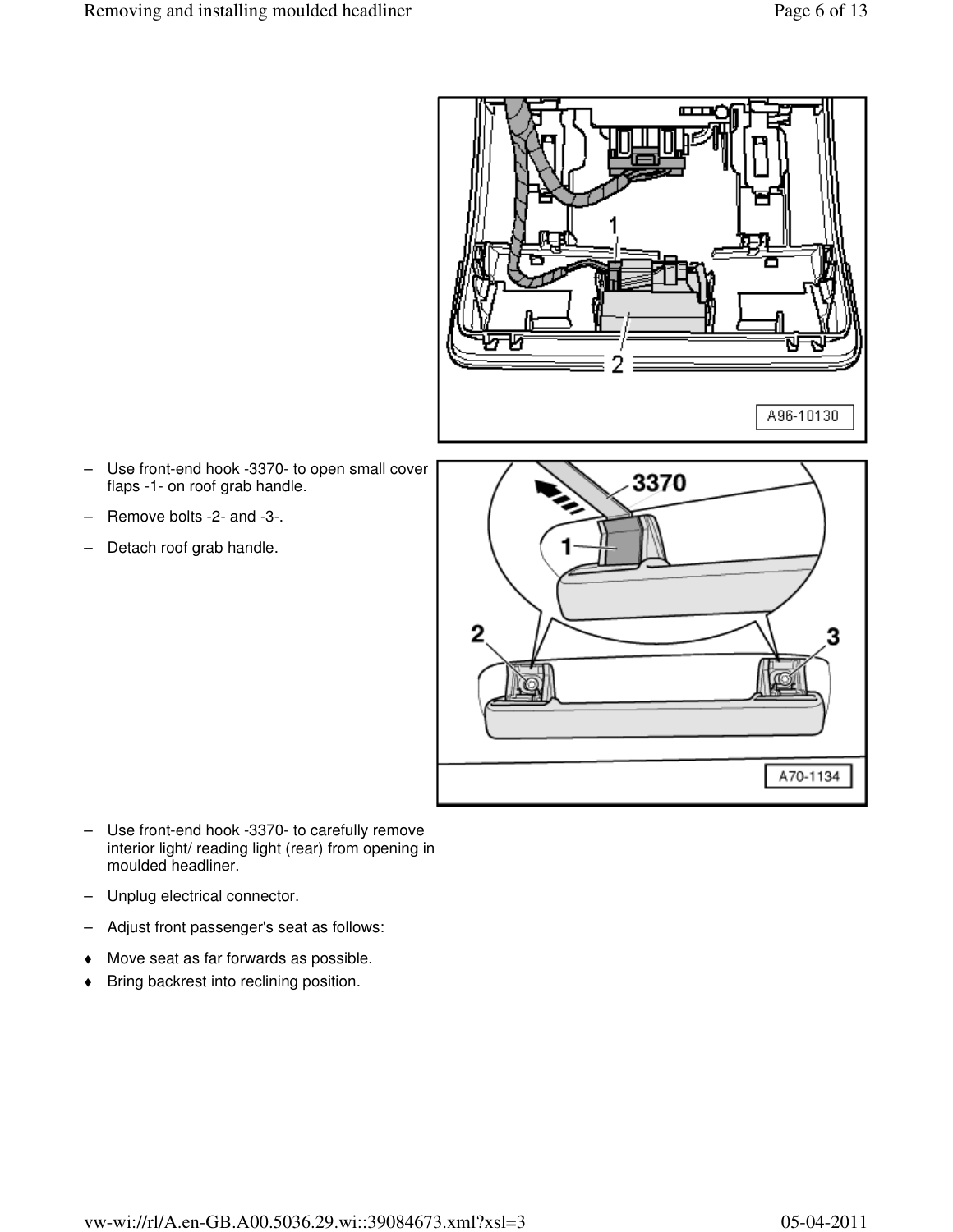

- Remove luggage compartment floor trim.
- On vehicles with four-wheel drive remove foam insert (left-side) -arrow- from luggage compartment.



- Remove bolts -arrows-.
- Detach fastening rings (left-side).



In illustration shown for vehicles with four-wheel drive.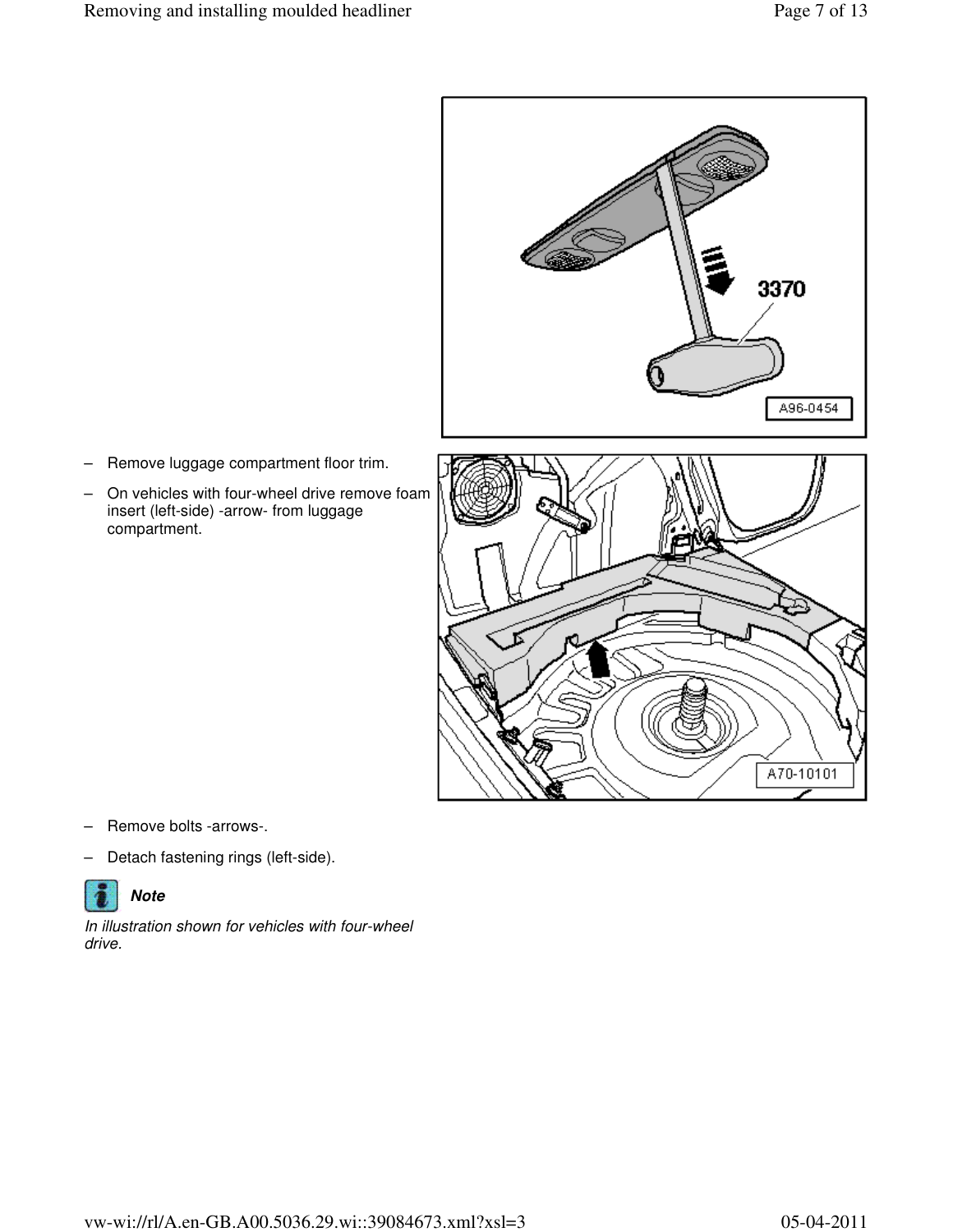

- Detach seal for rear lid from body.
- Mask panel edges at points marked with arrows-.



### **Vehicles with sliding sunroof:**

- Clean removal lever -80-200- to avoid soiling moulded headliner.
- Front sunroof opening: Slide removal lever -80- 200- along between retainer frame -1- for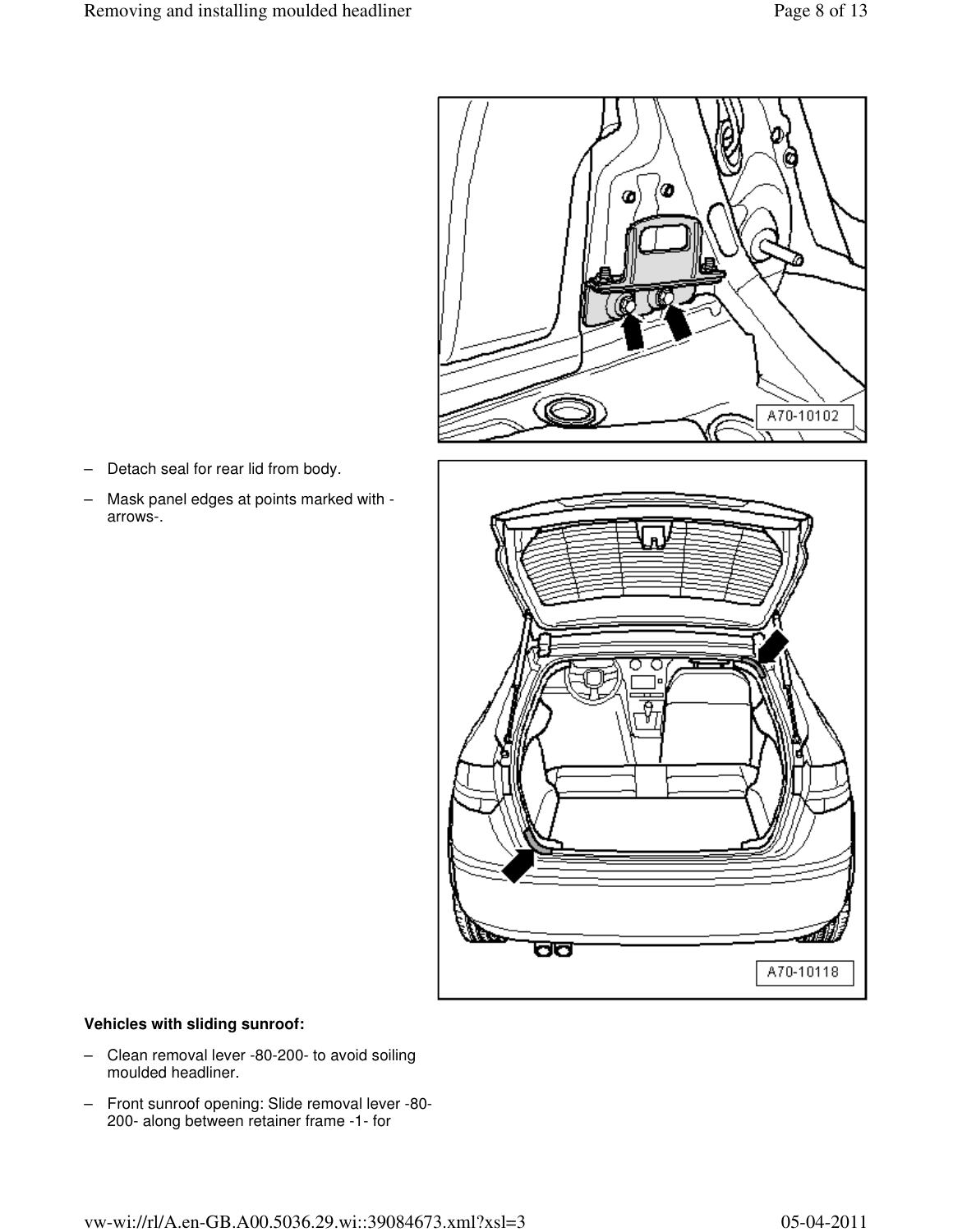sunroof opening and moulded headliner -2 until it makes contact with one of the 15 retaining clips -3-.

– Use removal lever -80-200- to release retaining clips one after the other as shown in illustration (-arrow-).



- Rear glass roof opening: Close sliding cover for glass roof opening.
- Slide removal lever -80-200- along between retainer frame -2- for glass roof opening and moulded headliner -1- until it makes contact with one of the 15 retaining clips.
- Use removal lever -80-200- to release retaining clips -3- one after the other as shown in illustration.

### **All models:**



- Take care not to kink moulded headliner, as it would then need to be renewed.
- A second mechanic is required to unfasten the last connections and take out the moulded headliner.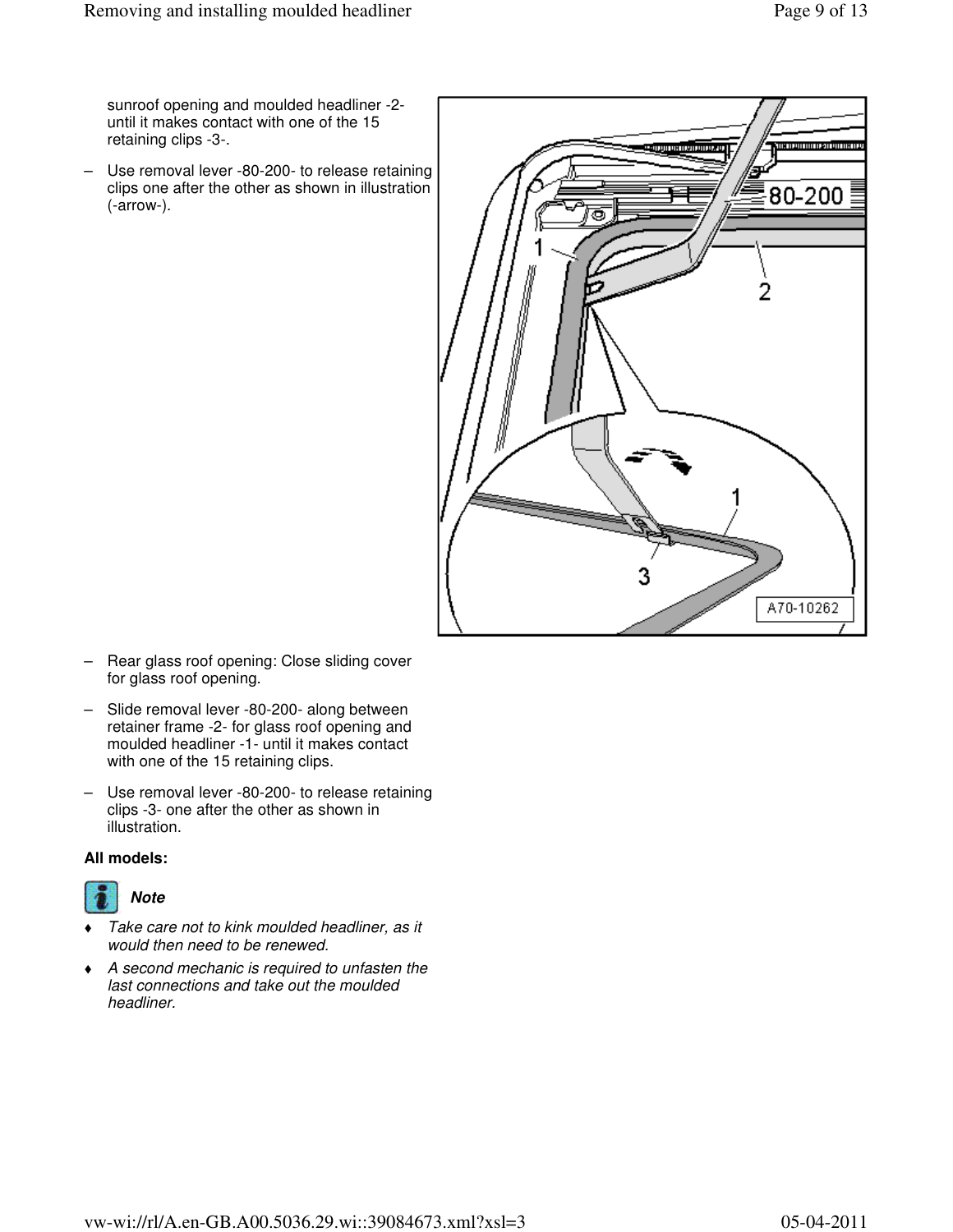

– If fitted, unscrew bolt -arrow- in roof opening for interior light/reading light (front).

– Release fasteners at retaining clip (rear) arrows-.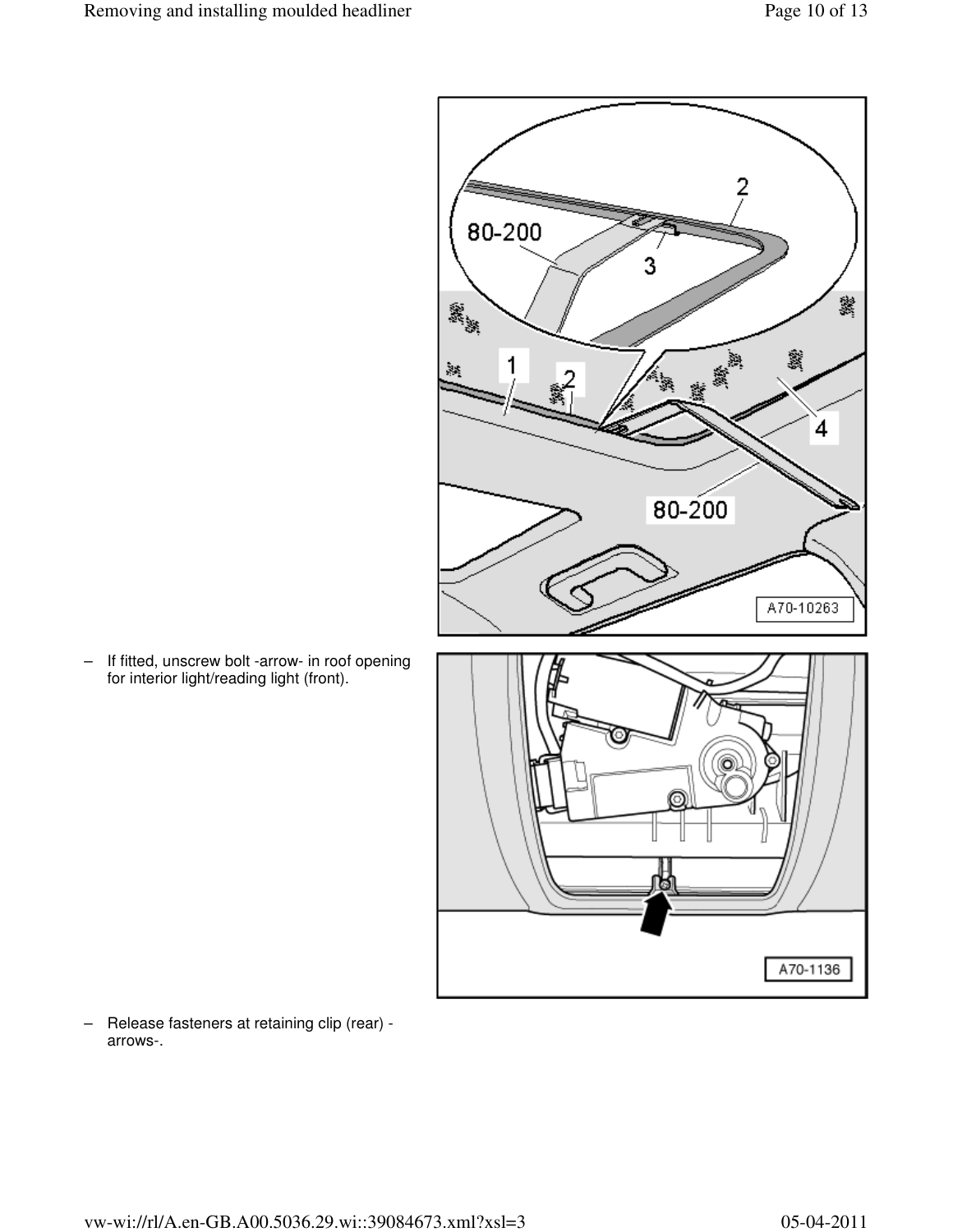

- Detach moulded headliner from rubber lip of door seal -arrow 1-, starting at C-pillar.
- Carefully lift moulded headliner over edge of Bpillar trim (top) -arrow 2-.



– If fitted, lower moulded headliner until retaining clip -2- for electrical wire -1- of interior light/reading light (rear) can be unfastened.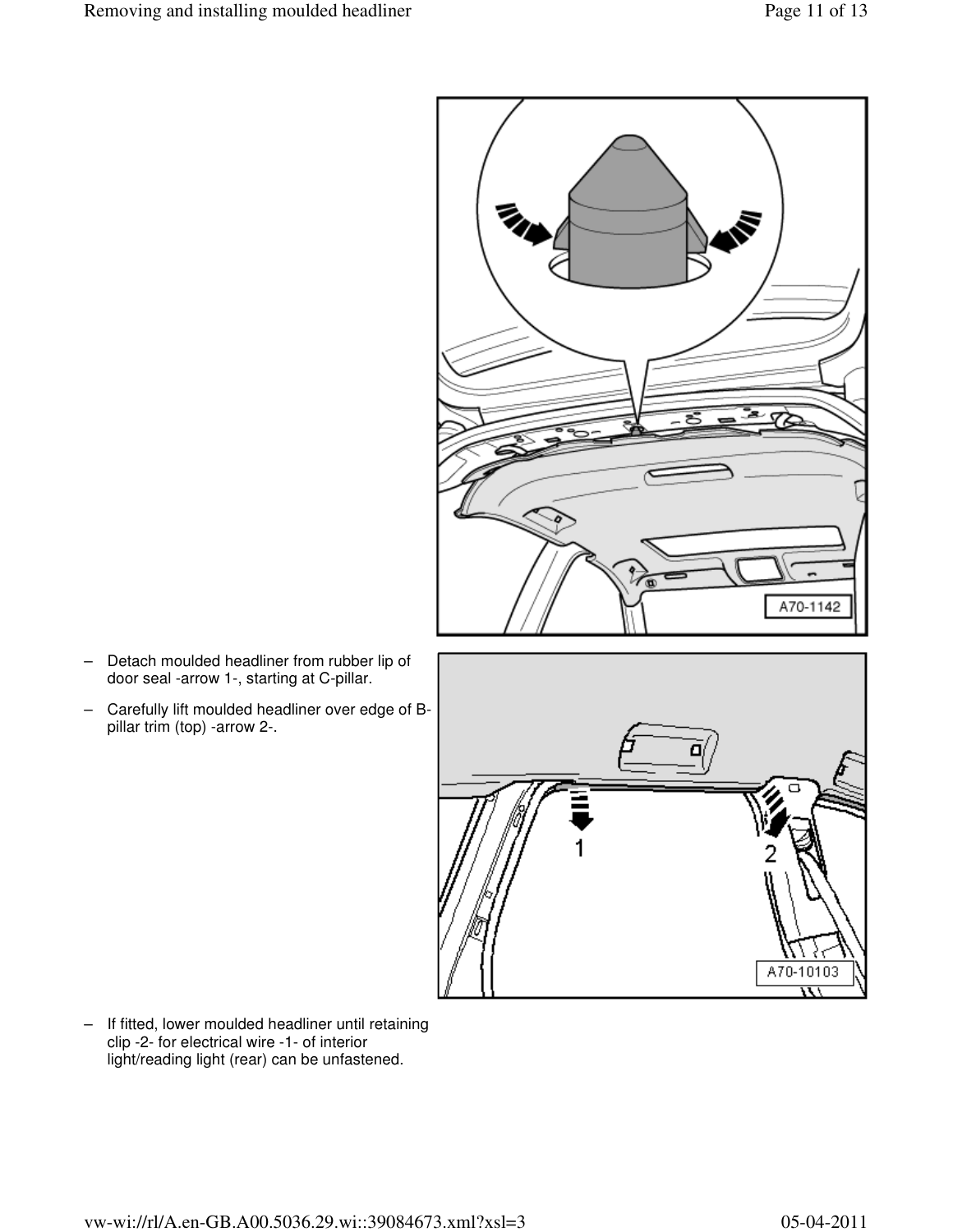

- Lower moulded headliner at left side of vehicle -arrow 1-.
- Take moulded headliner out of vehicle via rear lid opening -arrow 2-.

#### **Installing**



- Locking fluid residue must always be removed from the threaded holes of the roof grab handle and the sun visors after the roof grab handle and sun visors have been dismantled. Otherwise, new bolts could seize when screwed in and shear off when they are removed.
- You can use a thread tap to clean the threaded holes.
- Renew self-locking bolts.
- Fit retainer frame for rear glass roof opening in the roof opening.
- Position moulded headliner at B-pillar trim (top right).
- Carefully lift moulded headliner over B-pillar trim (left-side)
- Align moulded headliner in central position.
- Press retainer frame for rear glass roof opening firmly onto moulded headliner.
- Press retainer frame for front roof opening firmly onto moulded headliner.
- Use removal wedge -3409- to pull rubber lip of door seal over edge of moulded headliner at all